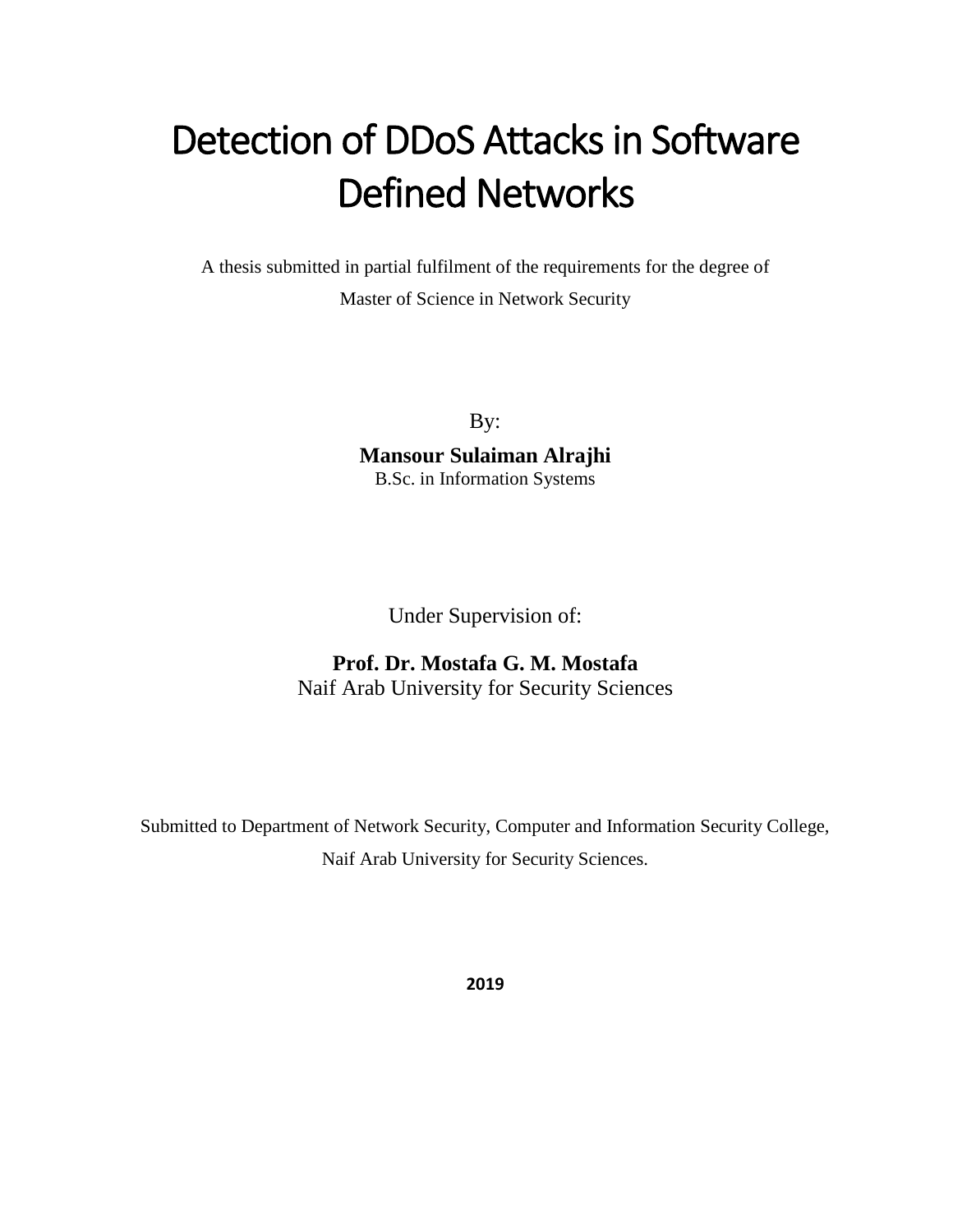#### **Acknowledgement**

I would like to take this opportunity to express my special feeling and say thanks to my advisor Prof. Dr. Mostafa G. M. Mostafa for his patient guidance, advice and encouragement which also help me in doing a lot of research to come up with a lot of information in addition to a skill of reading and writing that I have gained during the thesis period.

Also, I would like to thank all members of college of computer and information security. I really appreciate their support.

Finally, I would like to thank my mother, father and the rest of my family, and my friends for their encouragement and usual support.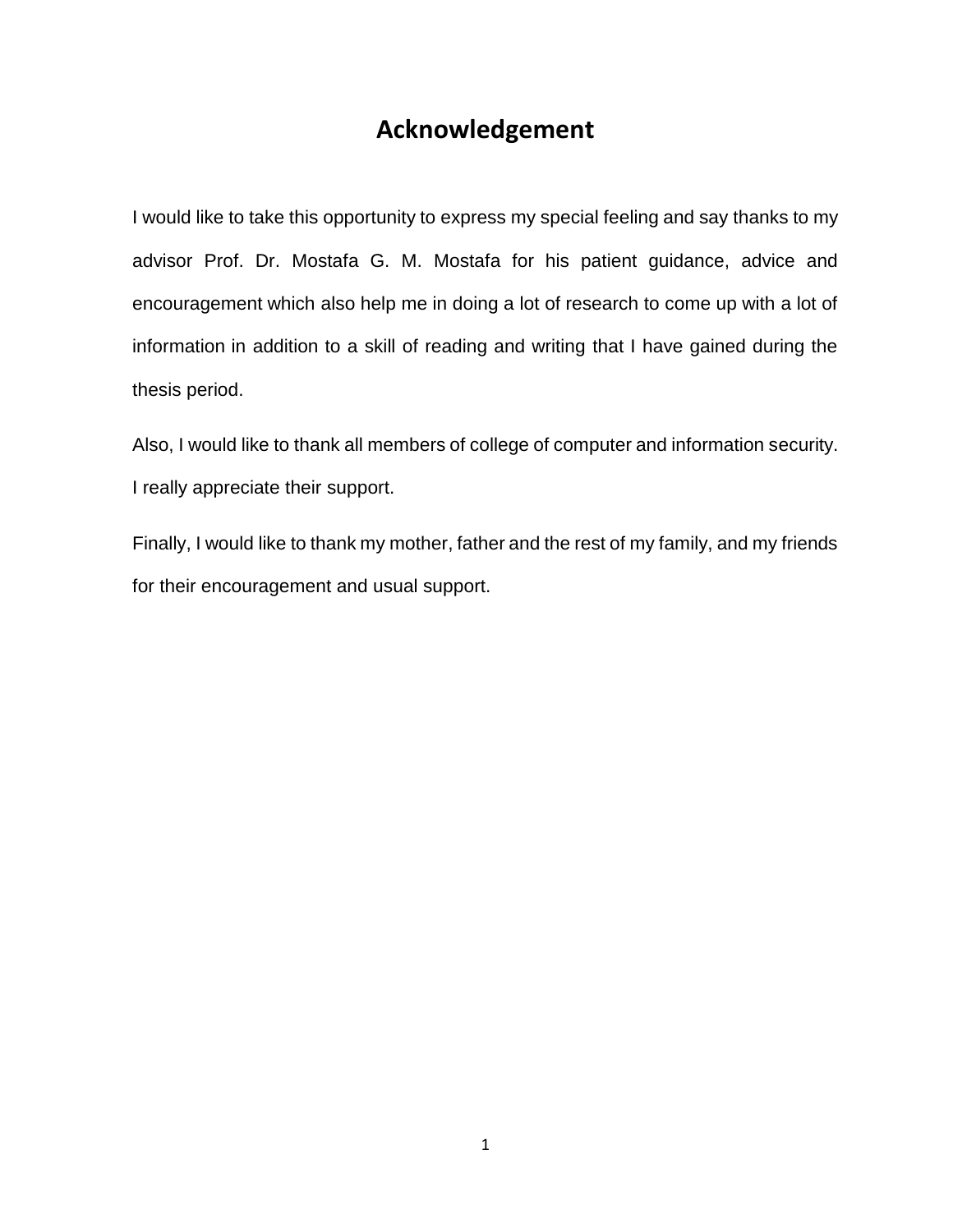# Table of Contents

| 3.2 Attack detection Algorithms using Machine Learning (ML) techniques  47 |  |
|----------------------------------------------------------------------------|--|
|                                                                            |  |
|                                                                            |  |
|                                                                            |  |
|                                                                            |  |
|                                                                            |  |
|                                                                            |  |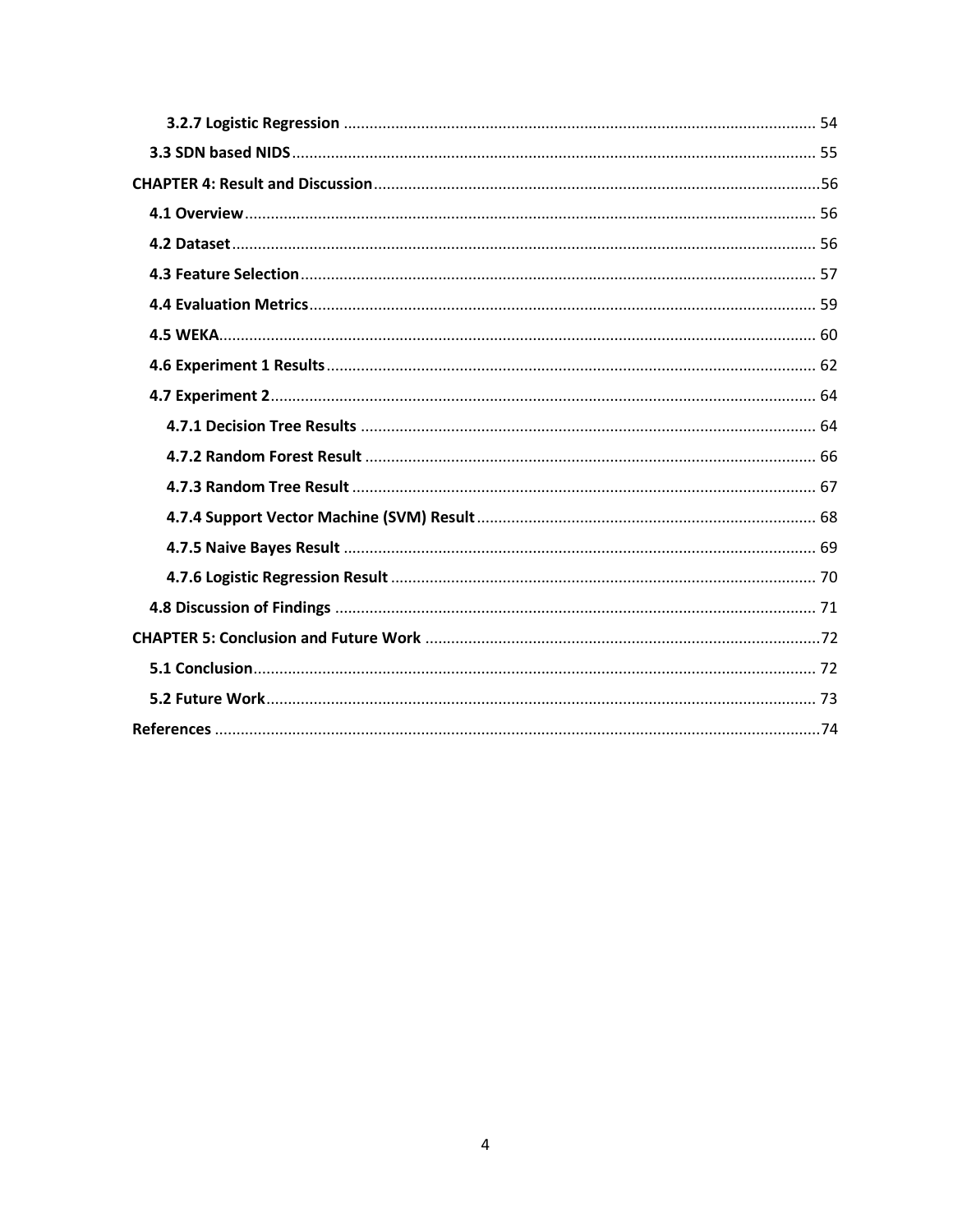# List of Figure

| Figure 9. example of a decision tree structure model with three classes  49 |  |
|-----------------------------------------------------------------------------|--|
|                                                                             |  |
|                                                                             |  |
|                                                                             |  |
|                                                                             |  |
|                                                                             |  |
|                                                                             |  |
|                                                                             |  |
|                                                                             |  |
|                                                                             |  |
|                                                                             |  |
|                                                                             |  |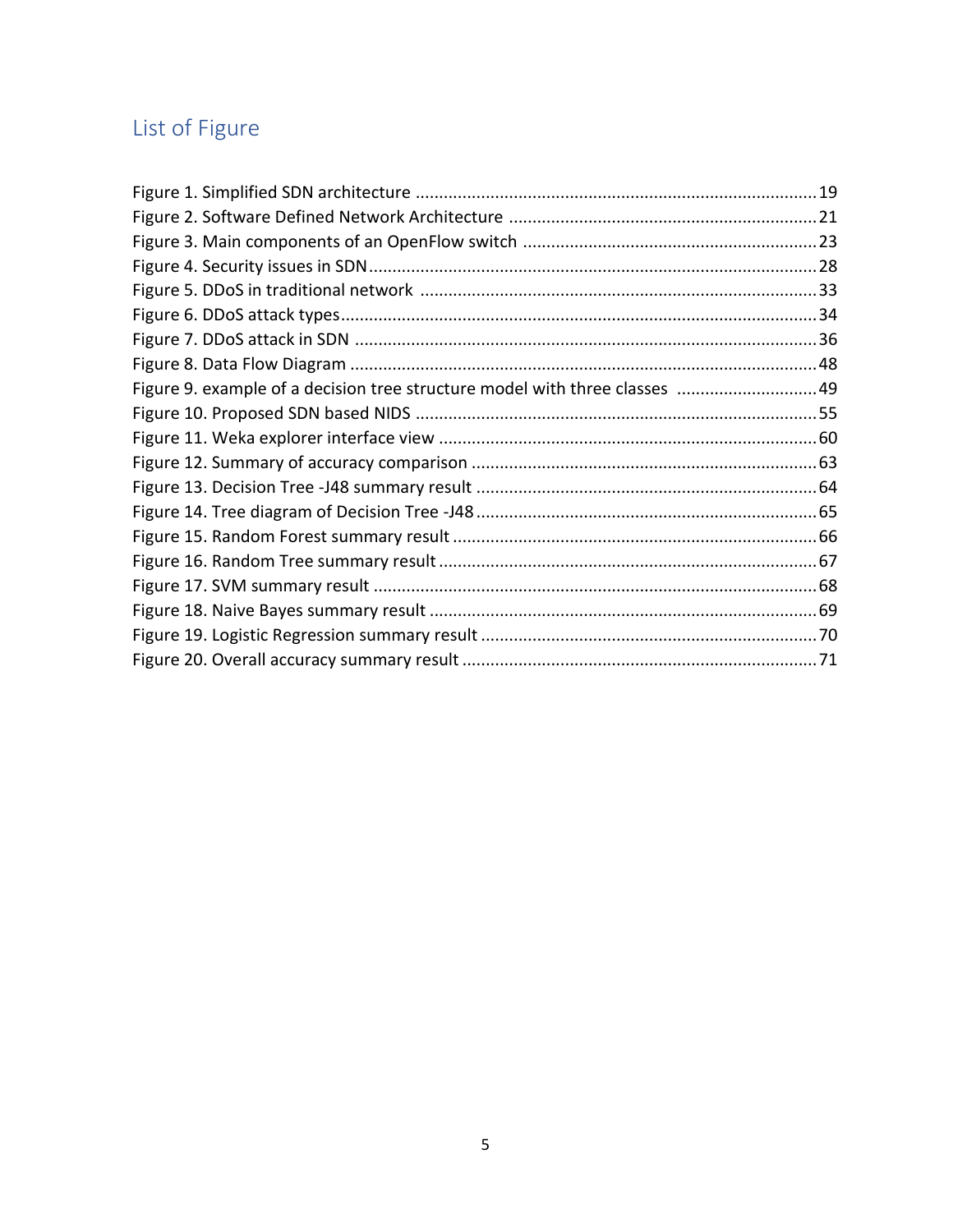### List of Table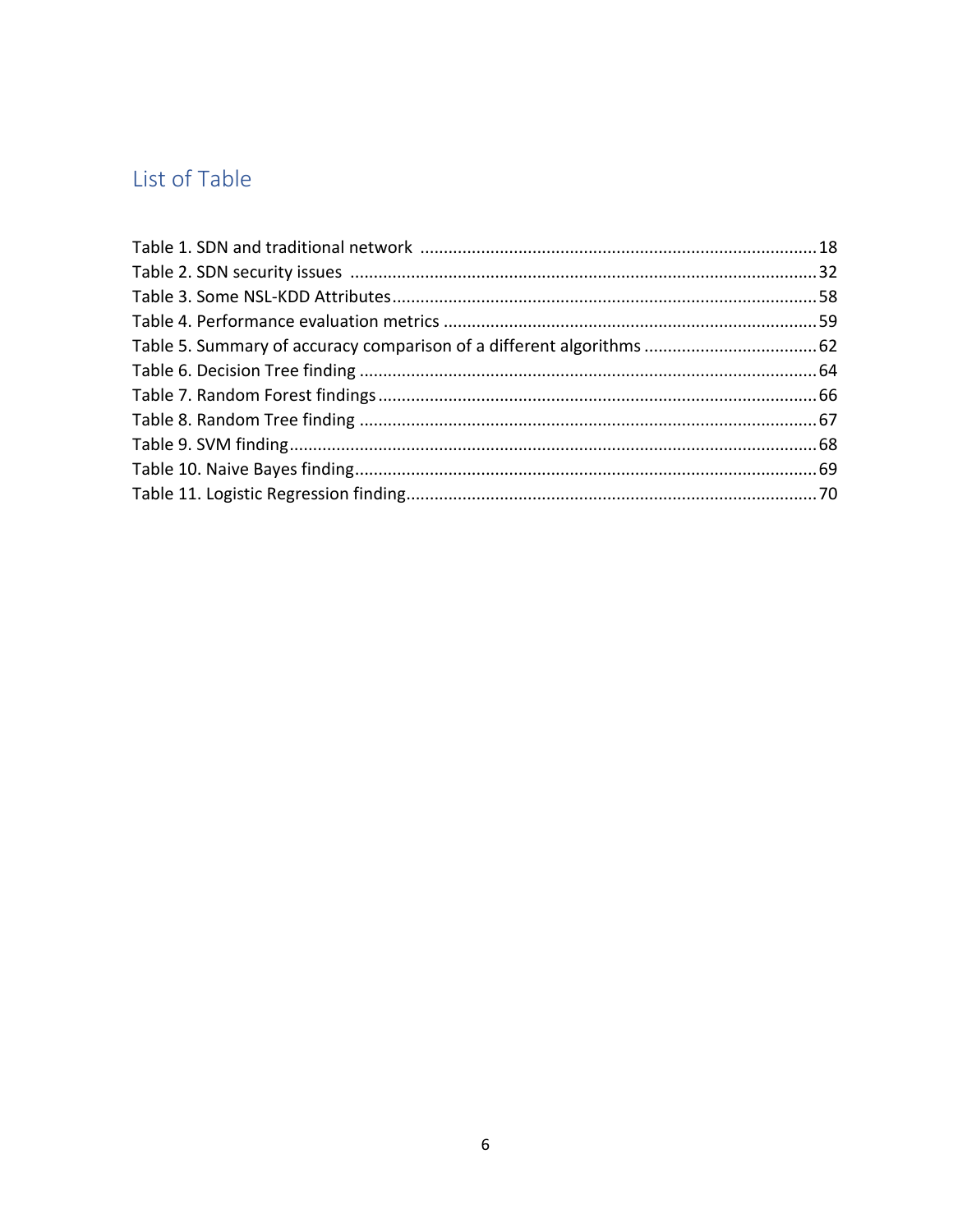## List of Abbreviations

| AI          | Artificial Intelligence                        |
|-------------|------------------------------------------------|
| <b>API</b>  | <b>Application Programming Interface</b>       |
| <b>ASIC</b> | <b>Application Specific Integrated Circuit</b> |
| <b>CBU</b>  | Completely Built Up                            |
| <b>CNN</b>  | <b>Convolutional Neural Networks</b>           |
| <b>DDoS</b> | Distributed Denial of Service                  |
| <b>DNN</b>  | Deep Neural Networks                           |
| DoS         | Denial of Service                              |
| DR          | <b>Detection Rate</b>                          |
| FC          | <b>Flash Crowd</b>                             |
| FN          | <b>False Negative</b>                          |
| FP          | <b>False Positive</b>                          |
| <b>FPGA</b> | Field Programmable Gate Rate                   |
| <b>FPR</b>  | <b>False Positive Ratio</b>                    |
| Gbps        | Gigabit Per Second                             |
| <b>GPP</b>  | <b>General Purpose Processor</b>               |
| <b>HTTP</b> | <b>Hypertext Transfer Protocol</b>             |
| <b>ICMP</b> | Internet Control Message Protocol              |
| IoT         | Internet of Things                             |
| IP          | <b>Internet Protocol Address</b>               |
| IPv4        | Internet Protocol Address version 4            |
| IPv6        | Internet Protocol Address version 6            |
| <b>KNN</b>  | <b>K Nearest Neighbors</b>                     |
| <b>LOA</b>  | Lion Optimization Algorithm                    |
| ML          | <b>Machine Learning</b>                        |
| <b>NBI</b>  | Northbound Application Interface               |
| <b>NFP</b>  | Near-field Proximity                           |
|             |                                                |